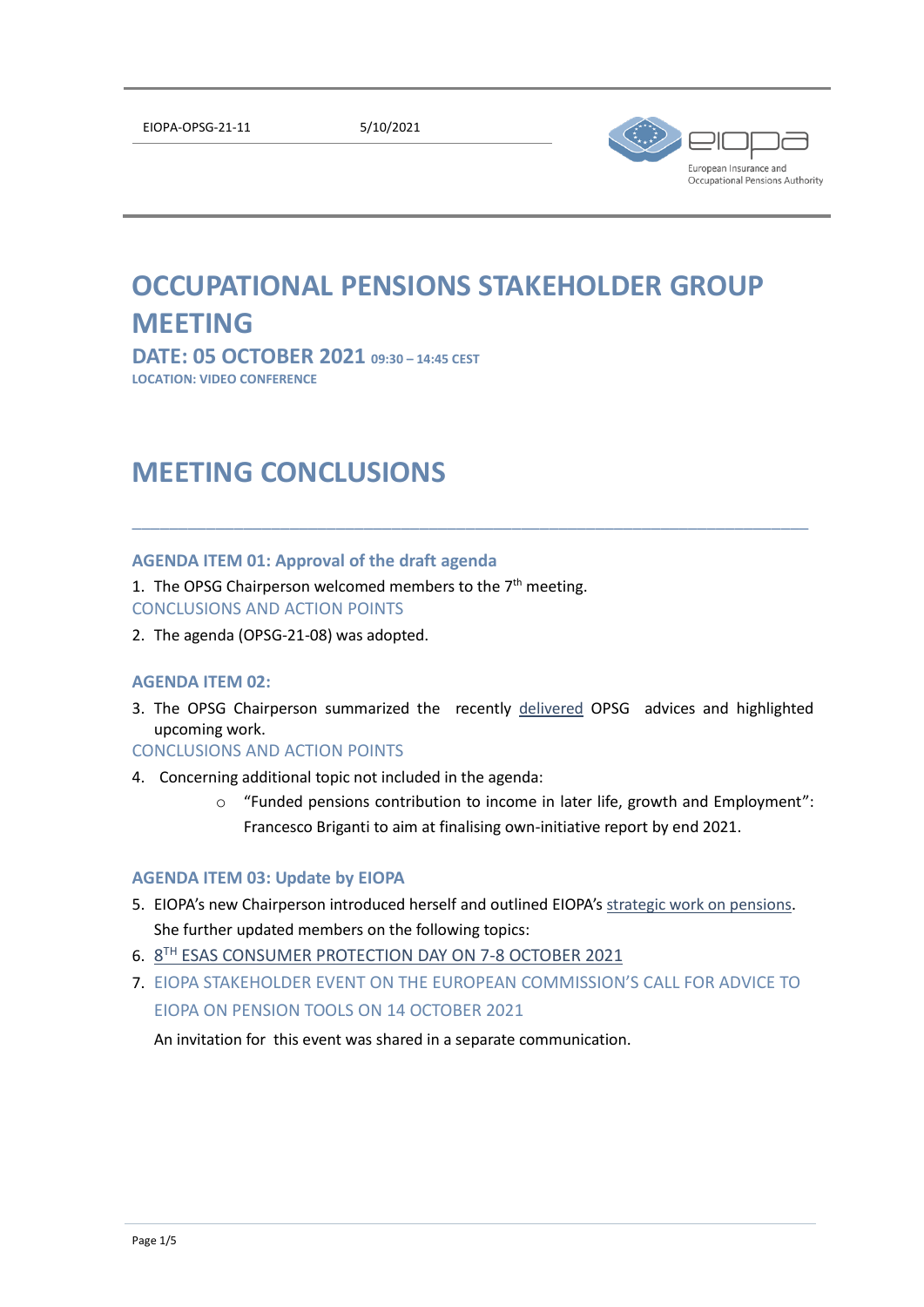## 8. 5TH SUSTAINABLE FINANCE [ROUNDTABLE ON 7 DECEMBER 2021](https://www.eiopa.europa.eu/media/event/5th-eiopa-sustainable-finance-roundtable)

## 9. ONGOING IMPROVEMENTS TO EIOPA'S PUBLIC WEBSITE AND EXTRANET

EIOPA thanked OPSG Members on behalf of EIOPA's Quality Control Committee for taking part in a survey about the user experience on EIOPA's public website and Extranet. Taking into account the concrete recommendations to EIOPA on how to improve both sites, a project has been launched to prioritise and deliver solutions to issues ranging from access and IT security, to permissions and usability (easy access to information and online collaboration).

### CONCLUSIONS AND ACTION POINTS

10. n/a

### **AGENDA ITEM 04: IORP II Review**

- 11. Philip Neyt updated OPSG members on the status of his own-initiative report about the review of the IORP II Directive, covering the main aspects mentioned in the review clause. Several challenges were highlighted such as the need for more data, for concrete solutions as well as a proportional approach given the heterogeneous pension landscape in the EU.
- 12. EIOPA welcomed the insightful information gathering from the OPSG and pointed out further crucial aspects such as sustainability, inclusivity & diversity, and closing the pension gap. CONCLUSIONS AND ACTION POINTS
- 13. EIOPA to share with OPSG a draft version of Pensions cross-border report in November 2021.

### **AGENDA ITEM 05: Methodological framework for stress-testing IORPs**

- 14. Stefan Nellshen summarised th[e OPSG advice](https://www.eiopa.europa.eu/document-library/shg-advice/opsg-advice-methodological-framework-stress-testing-iorps) delivered.
- 15. EIOPA thanked for the comments and the general support of the approaches outlined in the discussion paper. The methodological framework is expected to be published by the end of 2021 and will address the comments received; in particular, in terms of efficiency gains, the use of horizontal approaches and the need to understand the specificities and transmission channels of different types of IORPs and schemes.

### CONCLUSIONS AND ACTION POINTS

16. OPSG stands ready to further discuss the comments provided and to support potential future areas of work regarding common methodologies to be employed in IORP stress test. To that end, EIOPA may consider to organise a workshop with OPSG members.

### **AGENDA ITEM 06: Low interest rates and low expected returns**

17. Onno Steenbeek updated OPSG members on the status of his own-initiative report on low interest rates and their impact on low expected returns, and specifically on retirement income. He explained possible actions for policy makers and pension funds, highlighting that low interest rates have raised questions regarding the optimal mix of systems within a country and the extent to which certain systems need adjustments.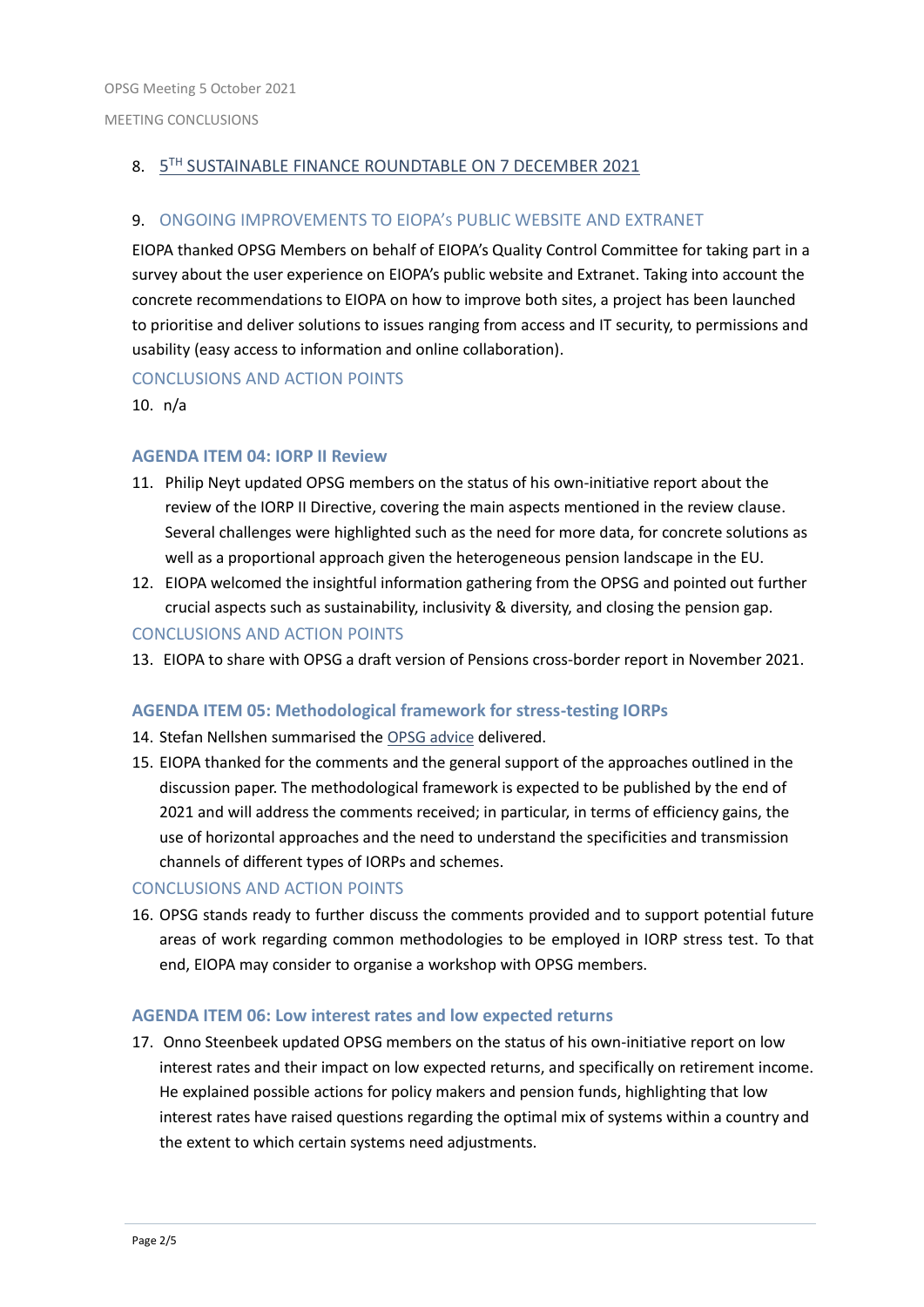#### MEETING CONCLUSIONS

### CONCLUSIONS AND ACTION POINTS

18. Onno Steenbeek to organise an OPSG subgroup meeting to further refine the scope of OPSG advice.

# **AGENDA ITEM 07: Update on Proportionality (ACP Advice 2022, IORP II, Conduct of Business)**

19. EIOPA staff provided an update on the work of the Advisory Committee on Proportionality (ACP). The methodology of the ACP for assessing the impact of the proportionality aspects and the process to advise EIOPA is now finalised. The ACP advice for 2022 Annual Work Plan was also delivered to BoS.

### CONCLUSIONS AND ACTION POINTS

20. EIOPA to consider sharing further information with OPSG about the report from the ACP, such as e.g. the developed methodology.

# **AGENDA ITEM 08: EIOPA Pension Tools – Pension Tracking Systems (PTS) and Pension Dashboard (PD)**

- 21. Onno Steenbeek summarised the OPSG advice delivered on Pension Tracking Systems [\(link\)](https://www.eiopa.europa.eu/sites/default/files/publications/administrative/cvs/opsg/opsg-21-30_advice-pts.pdf) and Pension Dashboard [\(link\)](https://www.eiopa.europa.eu/sites/default/files/publications/administrative/cvs/opsg/opsg-21-31-advice-pension-dashboard.pdf) and stressed a few remaining open questions: on financing and legislative action needed for the PTS, and on: data, the suggested indicators, and role for the supervisory community for the PD.
- 22. EIOPA welcomed the overall broad support from members for the two tools suggested, highlighting the expected value added to consumers. EIOPA's Chairperson added that it is important to involve also the insurance sector in order to deliver a fully-fledged Pension Tracking System since undertakings may have to provide additional efforts to align with pension reporting.

### CONCLUSIONS AND ACTION POINTS

23. EIOPA to inform the OPSG once further feedback from EIOPA is available on its website.

## **AGENDA ITEM 09: Proposal to gather a set of Questions (Q&As) for EIOPA on any anticipated issues in the implementation of the PEPP**

- 24. OPSG Chairperson presented the draft set of questions to EIOPA.
- 25. EIOPA staff appreciated the proactive efforts of Members to advise on challenges ahead of the implementation date in March 2022. They confirmed that most of the questions raised were also discussed within the supervisory community.

### CONCLUSIONS AND ACTION POINTS

- 26. OPSG Members to comment on the Questions by 12 October 2021.
- 27. OPSG Chairperson to forward finalised Questions to IRSG Chairperson.
- 28. EIOPA to answer the Joint OPSG/IRSG Questions once they have been compiled and finalised by the two groups.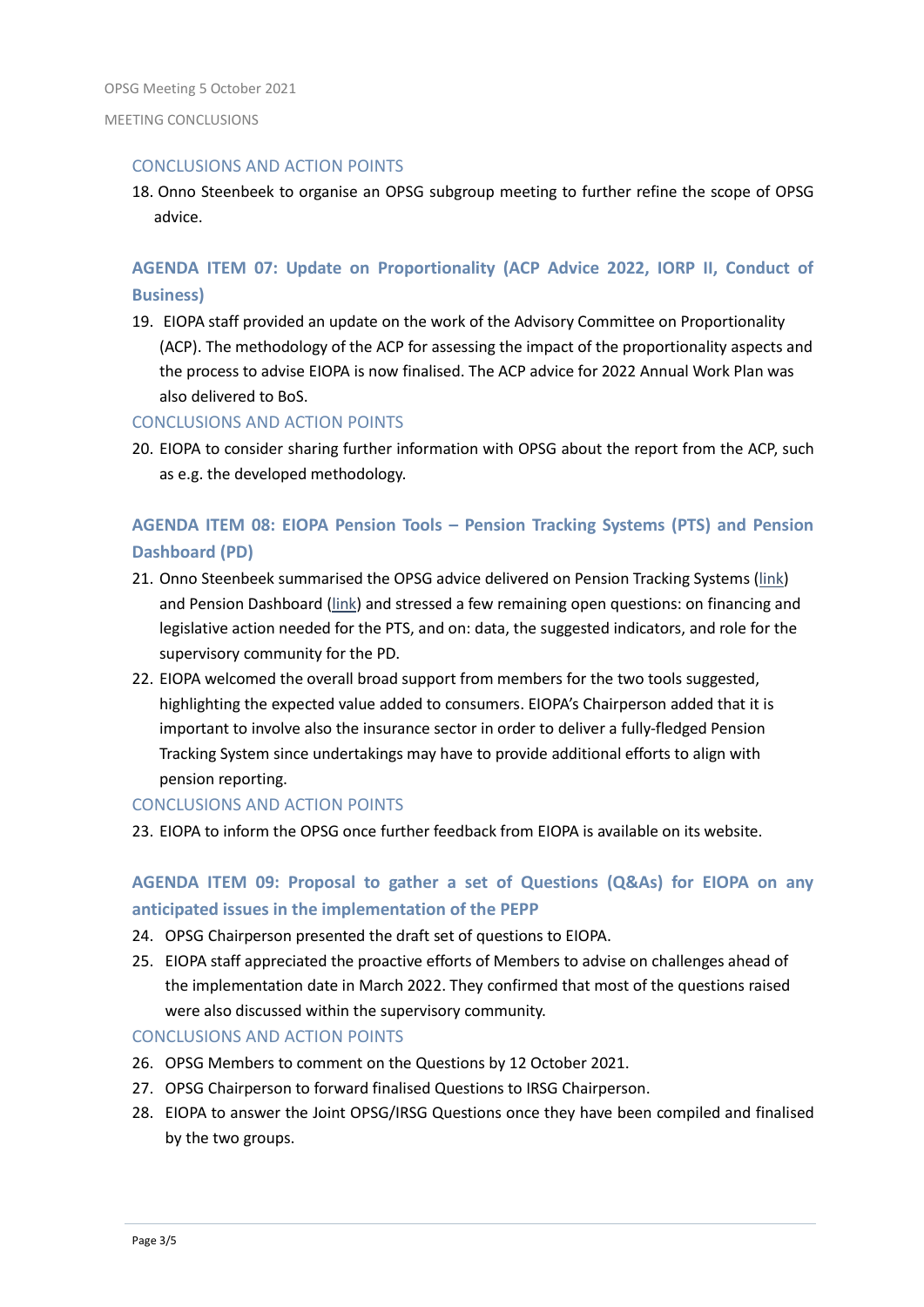#### MEETING CONCLUSIONS

29. EIOPA to consider sharing further intelligence on companies that are interested in providing the PEPP.

### **AGENDA ITEM 10: Pensions and non-standard forms of employment**

30. Bruno Gabelieri presented a proposal for his own-initiative report on how to increase the level of pension for contributors with precarious, and usually low-waged/skilled jobs.

### CONCLUSIONS AND ACTION POINTS

31. Members were supportive of the initiative.

### **AGENDA ITEM 11: Any Other Business (AOB)**

32. n/a

### CONCLUSIONS AND ACTION POINTS

33. EIOPA to circulate the calendar of 2022 meetings.

### **Participants**

### **Chairperson:** Bernard Delbecque (Belgium)

**Vice-Chaipersons :** Aleksandra Maczynska (Poland), Falco Valkenburg (Netherlands)

| <b>First Name</b> | <b>Last Name</b> | <b>Country</b> | <b>Member representing</b> |         |
|-------------------|------------------|----------------|----------------------------|---------|
| Cosmina           | Amariei          | Romania        | <b>Beneficiaries</b>       | Present |
| Pauline           | Azzopardi        | Malta          | <b>Beneficiaries</b>       | Present |
| Francesco         | <b>Briganti</b>  | Italy          | <b>IORPS</b>               | Present |
| Łukasz            | Budzyński        | Poland/France  | <b>IORPs</b>               | Present |
| Marjolijn         | <b>Bulk</b>      | Netherlands    | Employees                  | Excused |
| <b>Bernard</b>    | Delbecque        | Belgium        | Professional associations  | Present |
| Valdemar          | Duarte           | Portugal       | <b>IORPS</b>               | Present |
| <b>Bruno</b>      | Gabellieri       | France         | Employees                  | Present |
| Christian         | Gülich           | Germany        | <b>Beneficiaries</b>       | Present |
| Olav              | Jones            | Norway/UK      | <b>IORPs</b>               | Present |
| Kęstutis          | Kupšys           | Lithuania      | <b>Beneficiaries</b>       | Present |
| Paul              | Le Bihan         | France         | <b>IORPS</b>               | Present |
| Christian         | Lemaire          | France         | <b>IORPS</b>               | Present |
| Matti             | Leppälä          | Finland        | <b>IORPs</b>               | Present |
| Elisa             | Luciano          | Italy          | Academics                  | Present |
| Aleksandra        | Maczynska        | Poland         | <b>Beneficiaries</b>       | Present |
| Jerry             | Moriarty         | Ireland        | <b>IORPS</b>               | Present |
| Antonello         | Motroni          | Italy          | <b>IORPS</b>               | Present |
| Stefan            | Nellshen         | Germany        | <b>IORPS</b>               | Present |
| Philip            | Neyt             | Belgium        | <b>IORPs</b>               | Present |